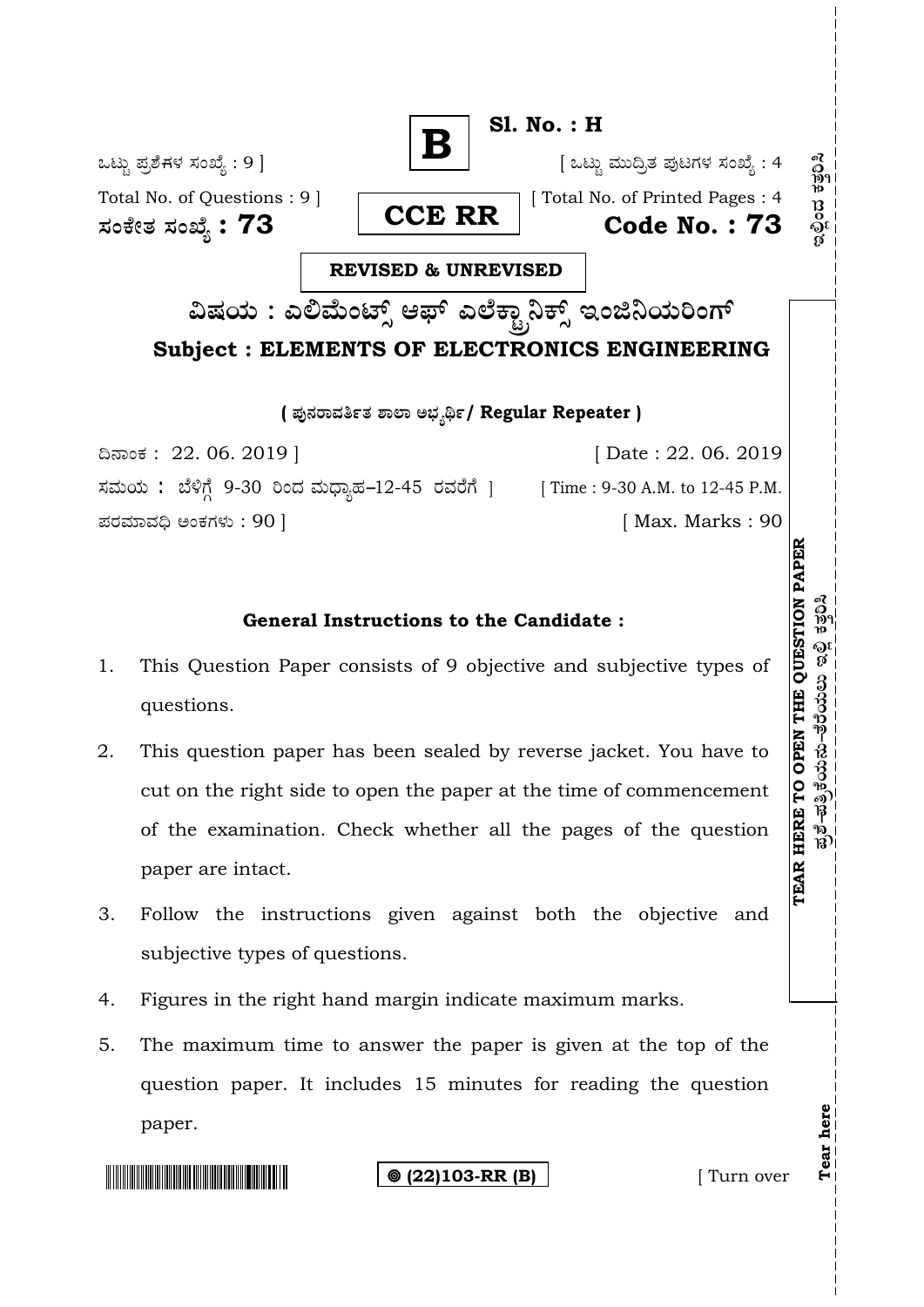**73** 2 **CCE RR**

| <i>Note</i> : Answer <i>all</i> the questions. |  |  |
|------------------------------------------------|--|--|
|------------------------------------------------|--|--|

| Fill in the blanks with the appropriate figure/word(s) by selecting from the |                    |
|------------------------------------------------------------------------------|--------------------|
| choices given in the brackets :                                              | $10 \times 1 = 10$ |

|    | i)              |        | Normally size of IC is                                           |     |              |     |               |   |
|----|-----------------|--------|------------------------------------------------------------------|-----|--------------|-----|---------------|---|
|    |                 | (a)    | big                                                              |     | (b) micro    | (c) | small.        |   |
|    | $\overline{11}$ |        | Medium scale integration contains  number of gates.              |     |              |     |               |   |
|    |                 | (a)    | 12 to 100 (b) 12 to 1000 (c)                                     |     |              |     | exactly 12.   |   |
|    | iii)            |        | IC means                                                         |     |              |     |               |   |
|    |                 | (a)    | Invalid Circuit                                                  |     |              |     |               |   |
|    |                 |        | (b) Integrated Circuit                                           |     |              |     |               |   |
|    |                 | (c)    | Inverting Circuit.                                               |     |              |     |               |   |
|    | iv)             |        | 7 <sup>th</sup> pin of Op-Amp 741 is                             |     |              |     |               |   |
|    |                 | (a)    | + $V_{CC}$ (b) - $V_{FE}$                                        |     |              | (c) | output.       |   |
|    | $\rm v)$        |        |                                                                  |     |              |     |               |   |
|    |                 | (a)    | 6                                                                | (b) | 8            | (c) | 10.           |   |
|    | $\rm{vi)}$      |        | If input of NOT gate IC is '0' then its output is                |     |              |     |               |   |
|    |                 | (a)    | 2                                                                | (b) | $\mathbf{0}$ |     | $(c) \t 1.$   |   |
|    | V11)            |        | Binary number system consists only two digits <i>i.e.</i>        |     |              |     |               |   |
|    |                 | (a)    | 0 & 1                                                            | (b) | 1 & 2        | (c) | 2 & 3.        |   |
|    |                 |        | viii) Truth Table can only be used for  circuits.                |     |              |     |               |   |
|    |                 | (a)    | Synchronous (b) Digital                                          |     |              | (c) | Asynchronous. |   |
|    | ix)             |        | Intel 8085 is a                                                  |     |              |     |               |   |
|    |                 | (a)    | microproton (b) micropreset (c) microprocessor.                  |     |              |     |               |   |
|    | X)              |        | counter counts 0 to 9 on the arrival of every 10th clock         |     |              |     |               |   |
|    |                 | pulse. |                                                                  |     |              |     |               |   |
|    |                 | (a)    | Decade                                                           | (b) | Ring         | (c) | Ripple.       |   |
| 2. | a)              |        | Give reason why IC is more reliable.                             |     |              |     |               | 2 |
|    | b)              |        | Describe thick film IC.                                          |     |              |     |               | 3 |
|    | $\mathbf{c}$    |        | How ICs are differ from discrete components ?                    |     |              |     |               | 5 |
| 3. | a)              |        | Name any two IC packages.                                        |     |              |     |               | 2 |
|    | b)              |        | How is diode fabricated in IC ?                                  |     |              |     |               | 3 |
|    | $\mathbf{c}$    |        | Draw a neat sketch of CRO.                                       |     |              |     |               | 5 |
| 4. | a)              |        | Define the term IC.                                              |     |              |     |               | 2 |
|    | b)              |        | What happens when the diode is connected under forward bias $\&$ |     |              |     |               |   |
|    |                 |        | reverse bias ?                                                   |     |              |     |               | 3 |
|    | $\mathbf{c})$   |        | List the applications of monolithic, thick and thin film IC.     |     |              |     |               | 5 |
|    |                 |        |                                                                  |     |              |     |               |   |

**(22)103-RR (B)**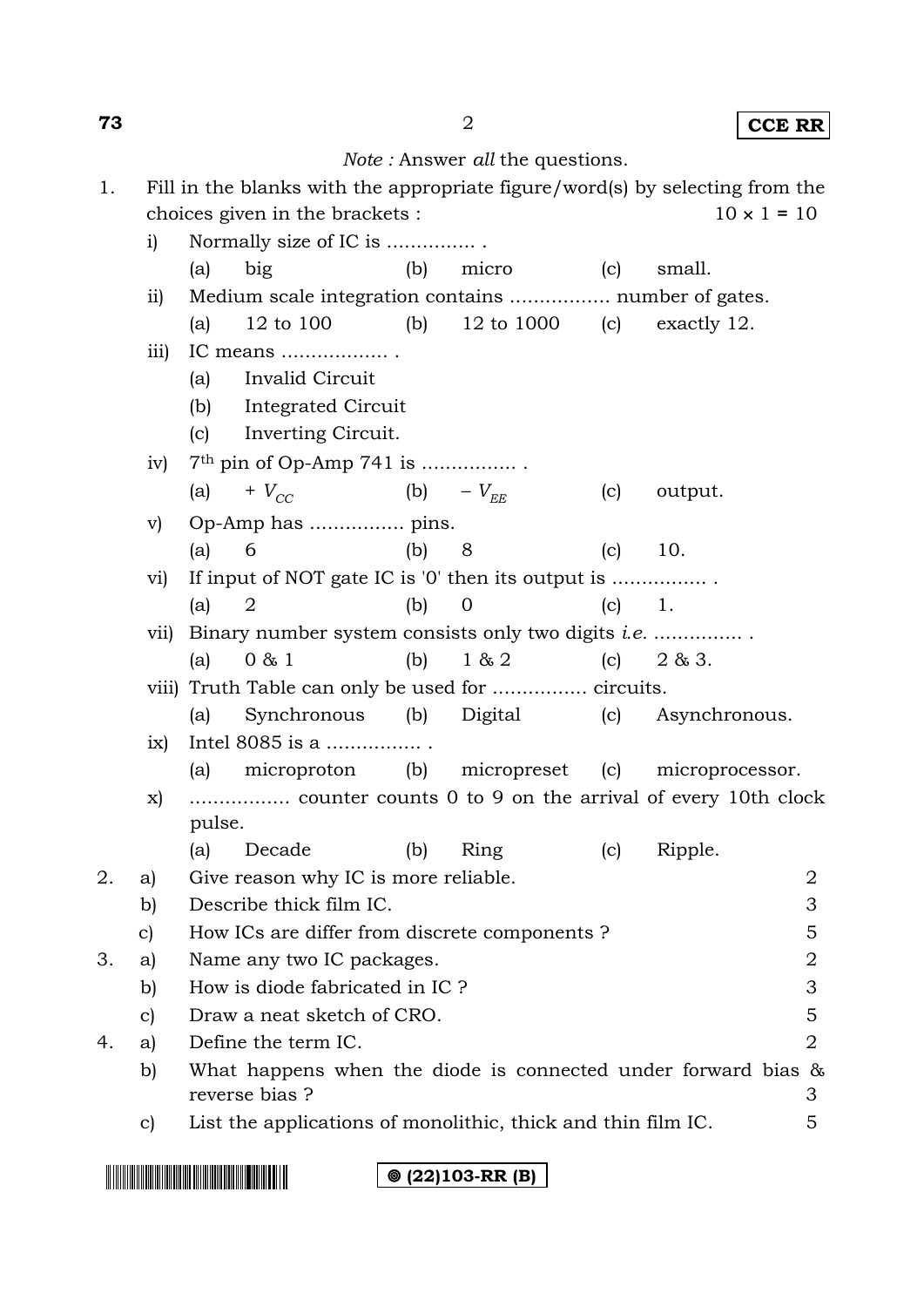|    | <b>CCE RR</b> | 3                                                                                                              | 73 |
|----|---------------|----------------------------------------------------------------------------------------------------------------|----|
| 5. | a)            | Define the term CMRR.                                                                                          | 2  |
|    | b)            | Explain various characteristics of an Op-Amp.                                                                  | 3  |
|    | $\mathbf{c}$  | Draw the circuit diagram to show how an Op-Amp can be used as<br>summer and write the equation for its output. | 5  |
| 6. | a)            | Distinguish between NAND & AND gate IC.                                                                        | 2  |
|    | b)            | Convert decimal number 1512 into binary system.                                                                | 3  |
|    | $\mathbf{c}$  | Show how NAND gate IC can be used as an AND gate & explain.                                                    | 5  |
| 7. | a)            | Write the digits which are used in decimal number system.                                                      | 2  |
|    | b)            | Convert binary number 10111 into decimal number system.                                                        | 3  |
|    | $\mathbf{c}$  | Write the truth tables for NAND & AND gate IC.                                                                 | 5  |
| 8. | a)            | Describe register.                                                                                             | 2  |
|    | b)            | Explain RS flip-flop.                                                                                          | 3  |
|    | $\mathbf{c}$  | Draw the logical diagram of JK flip-flop using AND $\&$ NOT gates $\&$<br>explain.                             | 5  |
| 9. | a)            | Define Binary number system.                                                                                   | 2  |
|    | b)            | Distinguish between Up & Down counter.                                                                         | 3  |
|    | $\mathbf{c})$ | Explain Ring and Ripple counter.                                                                               | 5  |

**(a)** (22) 103-RR (B)